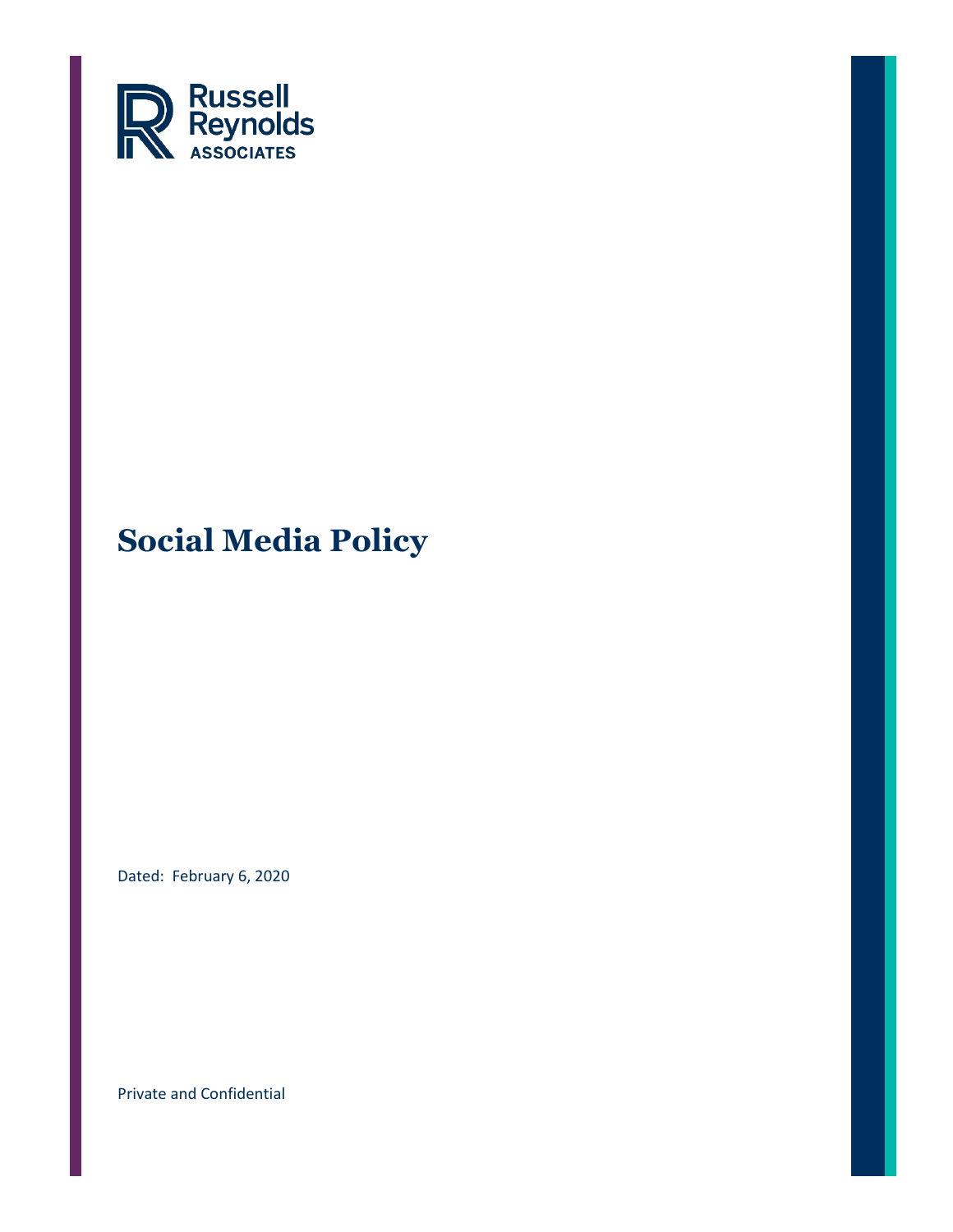### **Introduction**

Social Media can be a rewarding way to share your life and opinions with family, friends, co-workers, clients and candidates around the world. The use of Social Media in connection with your work or career at Russell Reynolds Associates ("RRA" or the "Firm"), however, presents certain risks and carries with it certain responsibilities. The nature of the Internet is such that what you say online will be captured forever and can be transmitted endlessly without your consent or knowledge. You should know that any information that is shared online instantly becomes permanent and public, and you should take precautions when using Social Media to protect the Firm and yourself. To assist you in making responsible decisions about your use of Social Media, we have established these guidelines for appropriate use of Social Media in relation to your work at RRA.

This policy applies to all employees, personnel and contractors of RRA.

## **Guidelines**

In the rapidly expanding world of electronic communication, Social Media can mean many things. Social Media includes all means of communicating or posting information or content of any sort on the Internet, including to your own or someone else's blog, journal or diary, personal web site, social networking or affinity web site, or a chat room, whether or not associated or affiliated with RRA, as well as any other form of electronic communication. By way of example, Social Media includes, but is not limited to, social networking sites (Facebook, LinkedIn, Twitter), messaging services (What's App, WeChat), discussion forums (Reddit, Quora, Digg), content creation networks (Pinterest, Flipboard), blogging and publishing networks (Wordpress, Tumblr, Medium) and media sharing sites (YouTube, Instagram, Snapchat).

The same principles and guidelines found in [RRA's Harassment Free Workplace Policy](https://rra.russellreynolds.com/CorporateCenter/hcm/TotalRewards/Documents/Harassment_and_EEO_Policy%20-%20Global.pdf), [Code of Conduct,](https://rra.russellreynolds.com/CorporateCenter/Legal/Documents/Code%20of%20Conduct.pdf) and [Internet and Electronic Tools Acceptable Use Policy](https://rra.russellreynolds.com/CorporateCenter/Legal/Documents/Acceptable%20Use%20Policy.pdf) ("RRA Policies") apply to your activities online. Ultimately, you are solely responsible for what you post online. Before creating online content, consider some of the risks and rewards that are involved. Keep in mind that any of your conduct that adversely affects your job performance, the performance of fellow employees, or otherwise adversely affects clients or RRA's legitimate business interests may result in disciplinary action, up to and including immediate termination of employment.

## **Know and Follow the Rules**

Carefully read these guidelines and the other RRA Policies and ensure your Social Media activities are consistent with these policies. Inappropriate postings that include discriminatory remarks, harassment, and threats of violence or similar inappropriate or unlawful conduct will not be tolerated and may subject you to disciplinary action up to and including immediate termination of employment. You are individually responsible for appropriate use of all resources assigned to you, including the computer, network resources, software and hardware.

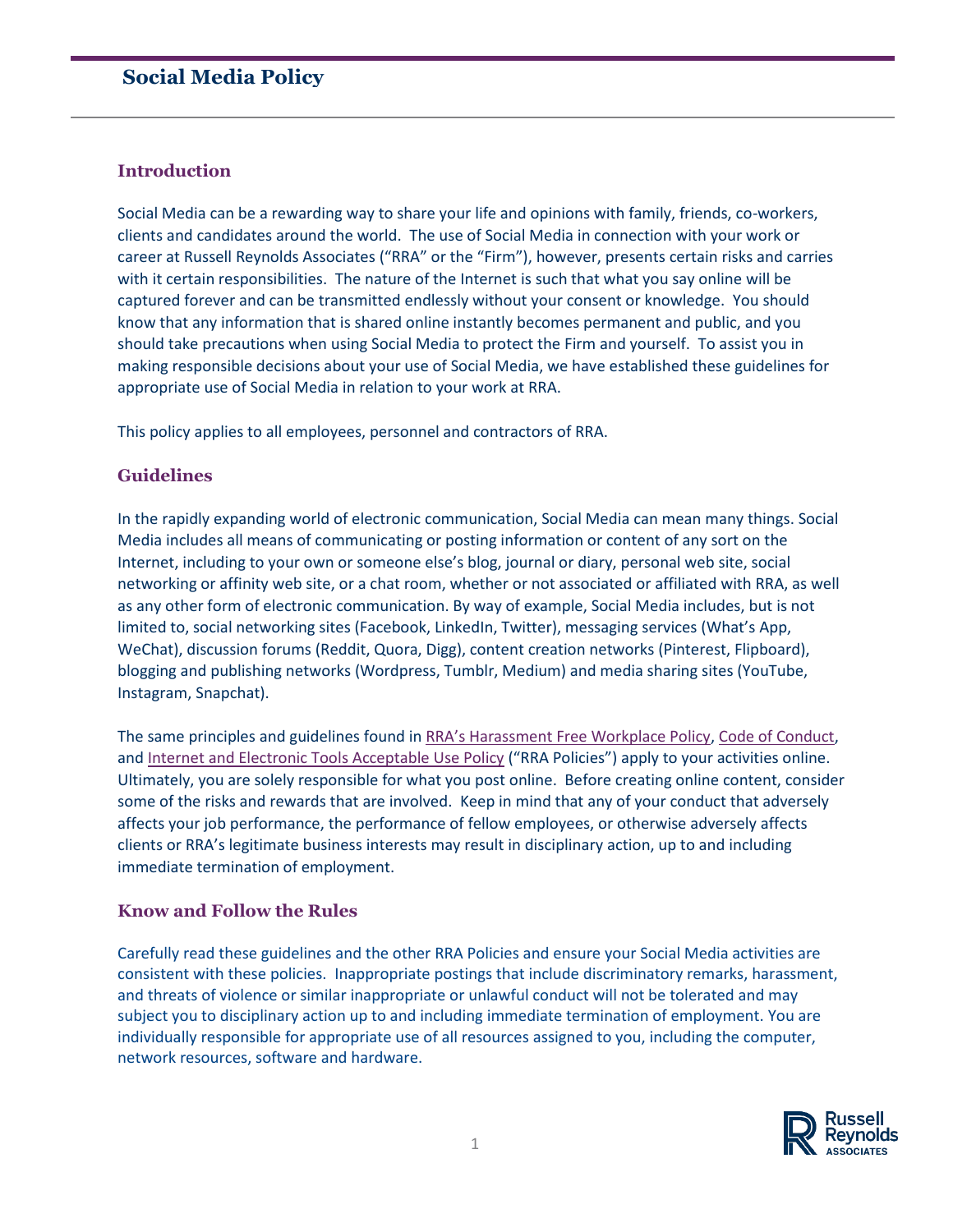#### **Be Honest and Accurate**

Make sure you are always honest and accurate when posting information or news, and if you make a mistake, correct it quickly. Be open about any previous posts you have altered. Remember that the Internet archives almost everything; therefore, even deleted postings may be searchable. Never post any information or rumors that you know to be false about RRA, fellow employees, clients, suppliers, people working on behalf of RRA, or competitors.

#### **Post Only Appropriate and Respectful Content**

- Maintain the confidentiality of RRA trade secrets and private or confidential information. Trade secrets may include information regarding the development of our services, systems, processes, research and know-how. Do not post internal reports, policies, procedures, client lists, candidate information or other internal business-related non-public communications or information.
- Respect data privacy laws. Do not post personal data of employees, candidates, client contacts, sources, referees, or vendors.
- Respect financial disclosure laws. It is illegal to communicate or give a "tip" on inside information to others so that they may buy or sell stocks or securities. Such illegal online conduct violates our insider trading policy in the Code of Conduct.
- Do not create a link from your blog, website or other social networking site to an RRA website without identifying yourself as an RRA employee.
- Express only your personal opinions. Never represent yourself as a spokesperson for RRA. If RRA is a subject of the content you are creating, be clear and open about the fact that you are an employee and make it clear that your views do not represent those of RRA, fellow employees, clients, suppliers or people working on behalf of RRA. If you do publish a blog or post online related to the work you do or subjects associated with RRA, make it clear that you are not speaking on behalf of RRA. It is best to include a disclaimer such as: "The postings on this site are my own and do not necessarily reflect the views of Russell Reynolds Associates."

**Please note, you may not contribute content and/or engage in communications using Social Media on behalf of RRA or represent yourself as contributing or communicating on behalf of RRA, unless prior permission has been given by your Area/Country Manager and the Global Head of Marketing & Communications.**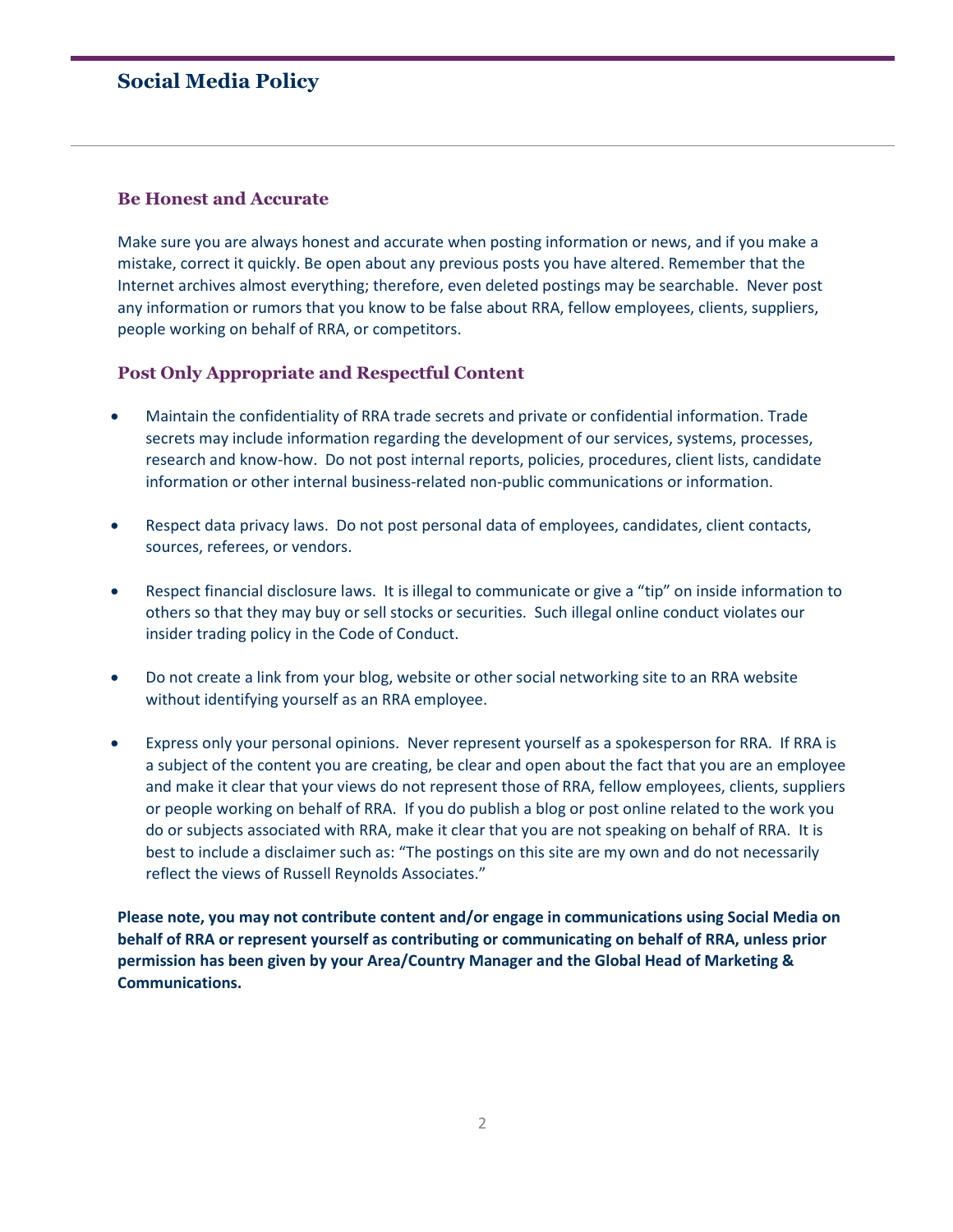#### **Social Media at Work**

Please limit your use of Social Media while on work time or on equipment we provide to the extent it is not work-related, as authorized by your Area/Country Manager and the RRA Marketing & Communications Department.

*Do not use RRA email addresses to register on Social Media for personal use.* 

#### **Acceptable RRA Profile Information on Social Networks**

In your professional capacity, you may use social networking sites to make professional connections and keep track of contacts (e.g. LinkedIn). The following are basic guidelines for employee use of social media for work purposes to ensure we represent our professional capacity and the Firm appropriately on these sites.

**Posting of appropriate content for work purposes:** Make sure that content, including images, screen names and comments, is appropriate for viewing by clients, sources and candidates.

*Since some social network sites can be used for both professional and personal networking, be sensitive to the overlap that these sites can have between your professional and personal contacts. Given this overlap please use good judgment when posting content for work purposes, including images, screen names and comments, as such content may be viewed by not only personal friends but potentially clients, sources and candidates.*

**Firm and title/role descriptions:** For consistency and to protect the Firm's brand and reputation, make sure that you accurately represent the Firm, our service offerings, and your specific title/role. If you choose to describe RRA's business and its services, please use the following language and, if appropriate, direct users to the [www.russellreynolds.com](http://www.russellreynolds.com/) home page:

**Russell Reynolds Associates is a global leadership advisory and search firm. Our 470+ consultants in 46 offices work with public, private and nonprofit organizations across all industries and regions. We help our clients build teams of transformational leaders who can meet today's challenges and anticipate the digital, economic and political trends that are reshaping the global business environment. From helping boards with their structure, culture and effectiveness to identifying, assessing and defining the best leadership for organizations, our teams bring their decades of expertise to help clients address their most complex leadership issues. We exist to improve the way the world is led. [www.russellreynolds.com](http://www.russellreynolds.com/)**

Knowledge Management, Researchers, and Consultants should use the following respective titles:

Knowledge Management & Researchers: **Executive Search and Assessment Professional** Consultants: **Consultant**